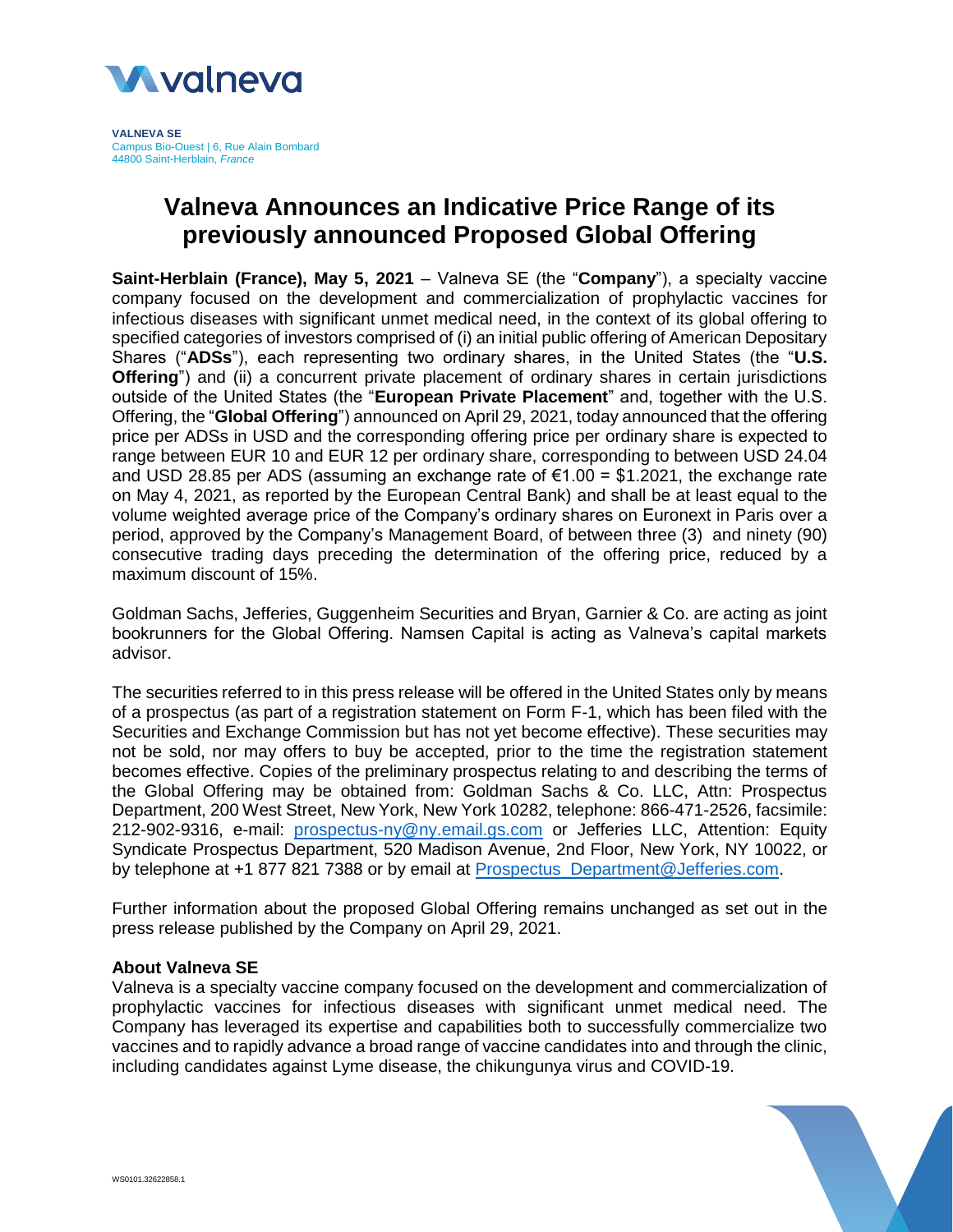

## **Valneva Investor and Media Contacts**

Laetitia Bachelot-Fontaine Director Investor Relations & Corporate Communications M +33 (0)6 4516 7099 investors@valneva.com

Dan Sharp Government & Public Affairs Manager T +44-(0)7436-244309 [communications@valneva.com](mailto:communications@valneva.com)

## **DISCLAIMER**

This press release contains certain forward-looking statements concerning the Global Offering as well as the Company and its business, including its prospects and product candidate development. Such forward-looking statements are based on assumptions that the Company considers to be reasonable. However, there can be no assurance that the estimates contained in such forward-looking statements will be verified, which estimates are subject to numerous risks including the risks set forth in section 1.5 of the universal registration document of the Company registered with the AMF under number D.21-0286 on April 9, 2021 (copies of which are available on the Company's website) and to the development of economic conditions, financial markets and the markets in which the Company operates. The forward-looking statements contained in this press release are also subject to risks not yet known to the Company or not currently considered material by the Company. The occurrence of all or part of such risks could cause actual results, financial conditions, performance or achievements of the Company to be materially different from such forward-looking statements.

This press release does not constitute an offer to sell or the solicitation of an offer to buy securities in any jurisdiction, and shall not constitute an offer, solicitation or sale in any jurisdiction in which such offer, solicitation or sale would be unlawful prior to registration or qualification under the securities laws of that jurisdiction. The registration statement can be accessed by the public on the website of the Securities and Exchange Commission.

This announcement is an advertisement and not a prospectus within the meaning of Regulation (EU) 2017/1129 of the European Parliament and of the Council of 14 June 2017, as amended (the "**Prospectus Regulation**").

In France, the European Private Placement described above will take place solely as a placement to the benefit of categories of persons, in accordance with Article L. 225-138 of the "Code de commerce" and applicable regulations. The European Private Placement is reserved, in Europe (including in France), to "qualified investors", as that term is defined in Article 2(e) of the Prospectus Regulation.

In relation to each member state of the European Economic Area other than France (each, a "**Relevant Member State**"), an offer of the securities referred to herein is not being made and will not be made to the public in that Relevant Member State, other than: (i) to any legal entity which is a qualified investor as defined in the Prospectus Regulation; (ii) to fewer than 150 natural or legal persons per relevant member state; or (iii) in any other circumstances falling